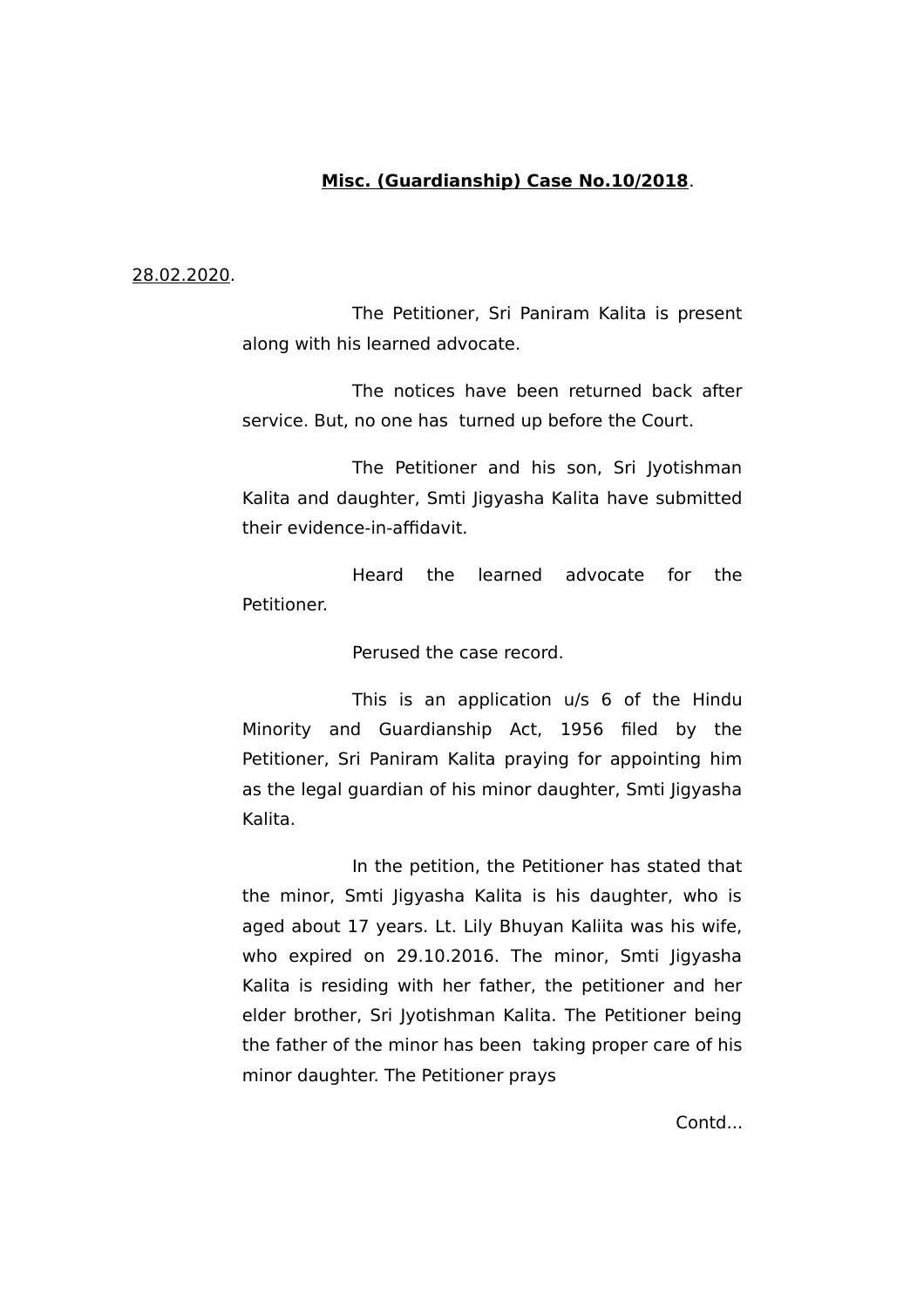### **Misc. (Guardianship) Case No.10/2018**.

# 28.02.2020. Continued.

to appoint him as the legal guardian of his minor daughter, Smti Jigyasha Kalita.

Perused the evidence submitted by the Petitioner and two witnesses, Sri Jyotishman Kalita and Smti Jigyasha Kalita in affidavit. Their evidence depicts that Ext.1 is the Identity Card of Smti Jigyasha Kalita and Ext.3 is the Next of Kin certificate.

From the case record as well as evidence of the Petitioner and his witnesses, it is found that the minor, Smti Jigyasha Kalita is the Petitioner's daughter. It is also found that the minor is residing with her father.

From the copy of the Death Certificate and the Next of Kin Certificate of Lt. Lily Bhuyan Kalita, it appears that Lily Bhuyan Kalita, the minor's mother passed away on 29.10.2016. The Petitioner has been taking proper care of the minor.

From the copy of the Birth Certificate of the minor, Smti Jigyasha Kalita, it appears that the minor was born on 30.09.2001, and as on today, she is a minor.

The minor is present before this court and on being asked she has stated that she has been staying with her father, Petitioner, and he has been taking proper care of her. The minor has no objection if the Petitioner, who is her father is appointed as her legal guardian. There is nothing against the Petitioner for not appointing him as the legal guardian of his daughter, the minor Smti Jigyasha Kalita.

Contd...